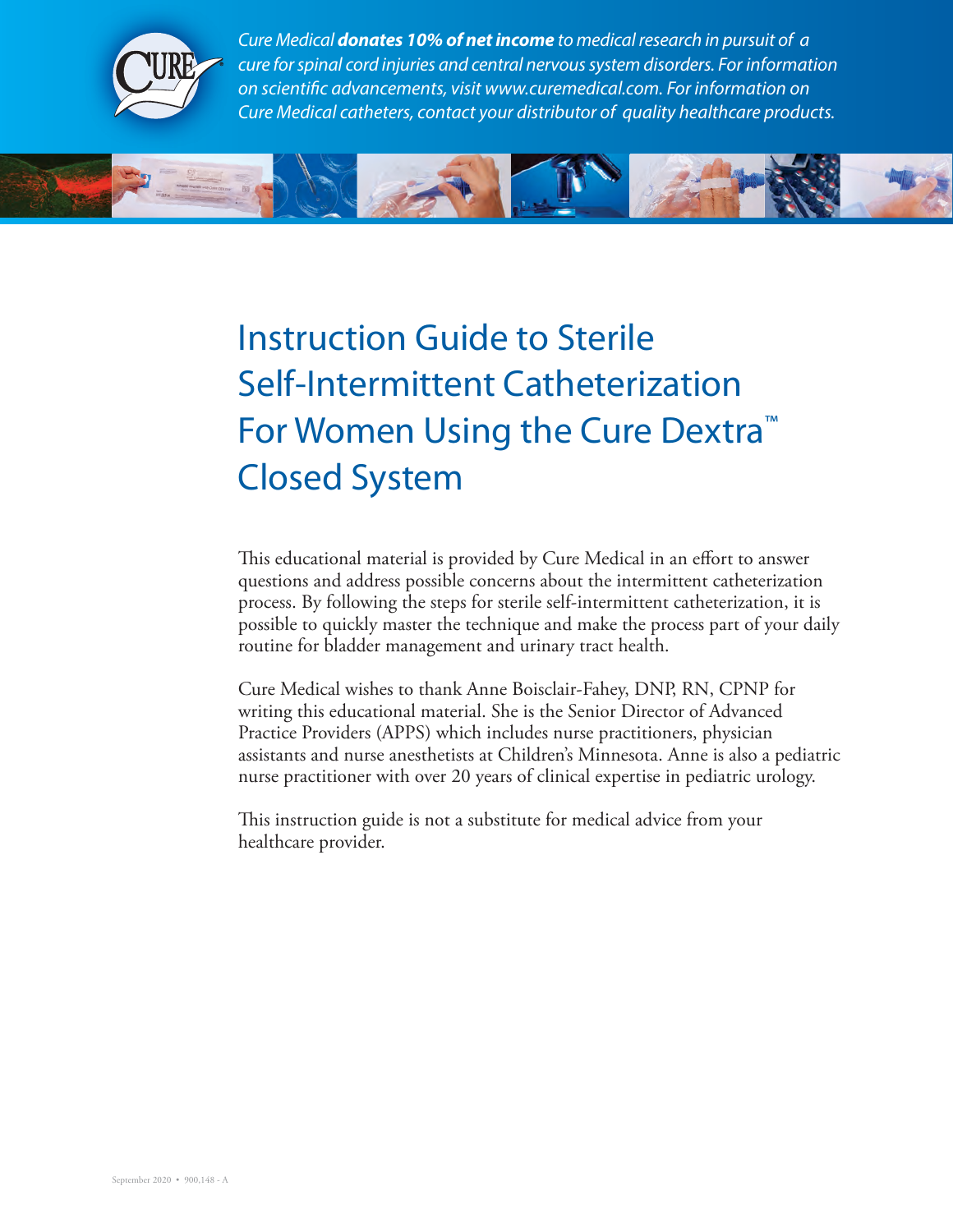

#### The Urinary System

The urinary system contains two kidneys, two ureters, the bladder and the urethra. The kidneys filter the blood and produce urine. The urine travels from the kidneys down the ureters and into the bladder, where it is stored until emptied during urination or catheterization. The urethra is the tube that empties the urine out of the body.

When the bladder is full, the brain sends a signal down the spinal cord to the bladder, causing it to empty. For people with spinal cord issues, the signal from the bladder to the brain gets interrupted, making them unable to empty their bladder.



When people are unable to empty their bladder on their own, they are at risk for urinary tract infections, as well as incontinence or involuntary loss of urine. When urine stays in the bladder and is not emptied, bacteria can grow, causing infections which can lead to illness. Research has shown that self-intermittent catheterization helps reduce urinary tract infections, control urinary leakage (incontinence) and prevent urinary tract damage.

## Introduction to Self-Intermittent Catheterization

Self-intermittent catheterization is the periodic emptying of the bladder by the insertion of a hollow plastic tube (catheter) into the urethra, past the sphincter muscles and into the bladder. Urine then passes out of the bladder through the catheter. Self-intermittent catheterization is used when a person is unable to empty her bladder herself. Medical conditions that often require self-intermittent catheterization include spinal cord injuries, spina bifida or multiple sclerosis, just to name a few. Self-intermittent catheterization must be done at regular intervals each day to keep the bladder healthy.

## What is Sterile Self-Intermittent Catheterization?

Self-intermittent catheterization is normally performed as a clean technique, meaning gloves are not used, and the catheter can be held with bare, clean hands. However, your healthcare provider has recommended sterile self-intermittent catheterization to help empty your bladder, keep your urinary system healthy and reduce urinary tract infections.

Sterile self-intermittent catheterization typically means that sterile gloves must be worn and the catheter is not touched, keeping it sterile. However, with the Cure Dextra™, sterile catheterization is performed without the need for gloves. The catheter is enclosed in a sterile bag and protected from the bacteria on the urethral opening by the Cure Dextra™ introducer tip. It is inserted into the body without contact. Then the catheter is advanced into the body by sliding the double ended Gripper Arrow forward and back using full strokes. This allows the user to perform sterile self-intermittent catheterization without touching the catheter.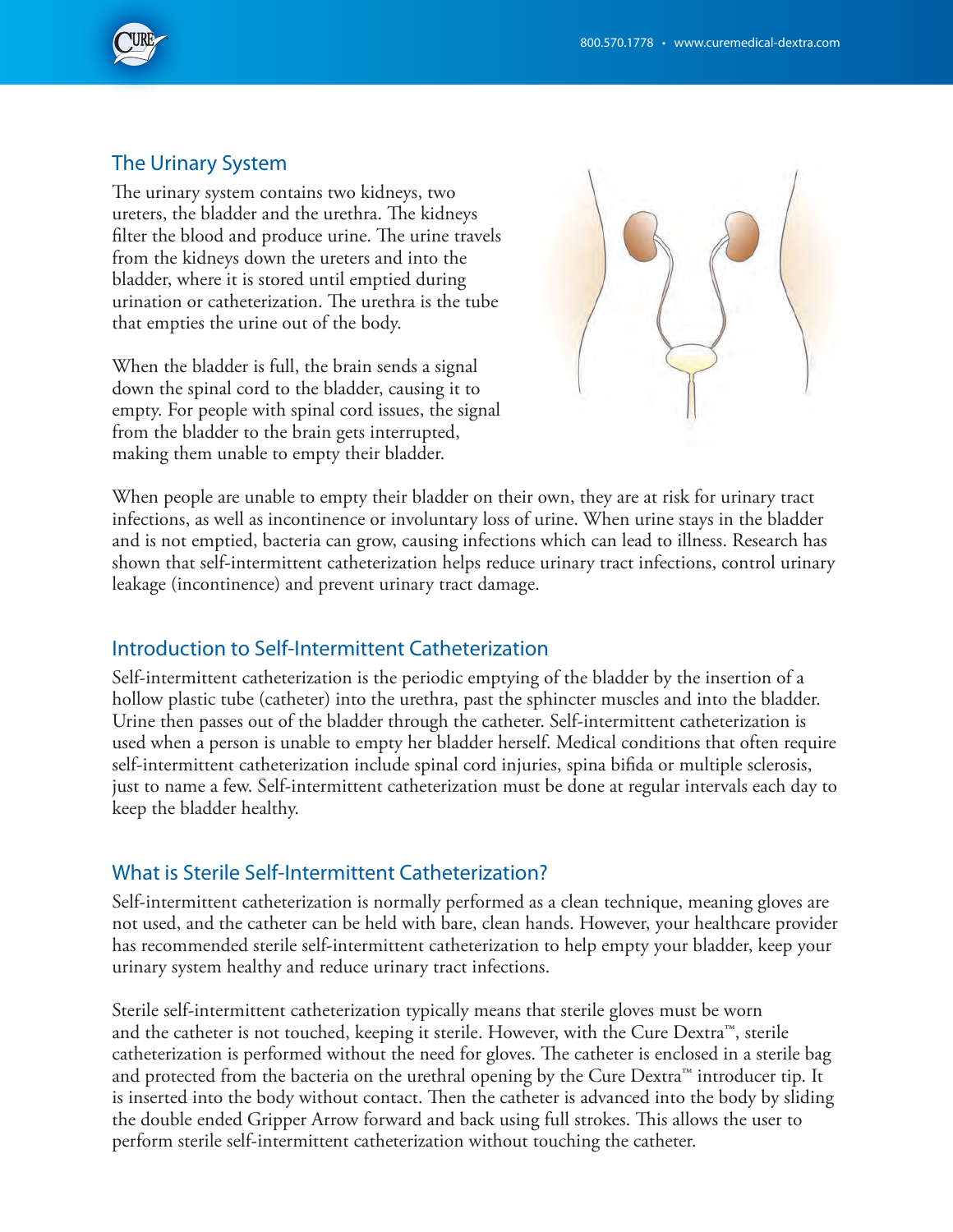

## How Often Should I Catheterize?

Your healthcare provider will let you know how often you will need to perform sterile self-intermittent catheterization and the size of the catheter you will need. Normally, sterile self-intermittent catheterization is performed every four hours starting when you wake up in the morning and continues every four hours until bedtime. Some people catheterize on a more frequent schedule. Most people who catheterize do not need catheterization at night. Your healthcare provider will let you know if you need catheterization at night.

# Where Do I Get Catheters?

You will be taught sterile self-intermittent catheterization by your healthcare provider who will decide the size and style of catheter that you will need. Your healthcare provider will provide a prescription for the catheter supplies. The prescription will be sent to a medical supply company that will provide you with the supplies.

## Sterile Self-Intermittent Catheterization Instructions for Women

Most women who perform sterile self-intermittent catheterization sit on the toilet, a chair or wheelchair when they insert the catheter into the urethra. Other women may perform it lying down with pillows behind their backs. Do what is most comfortable for you. Initially you may want to use a mirror to help visualize the urethral opening where the catheter is inserted. The mirror can be placed on a low stool in front of the toilet seat. It may take time for you to locate the proper opening. Eventually most women learn to catheterize by touch and feel.

1. Inspect the Cure Dextra™ Closed System before use. If the catheter or package are damaged do not use.



The sterile, unisex Cure Dextra™ Closed System is not made with DEHP/DINP, BPA, or natural rubber latex. It features polished eyelets on a straight, pre-lubricated catheter tip with integrated 1000 ml collection bag.

- 2. Wash hands thoroughly with soap and water or, if not available, an antibacterial hand cleaner.
- 3. Open the Cure Dextra™ Closed System.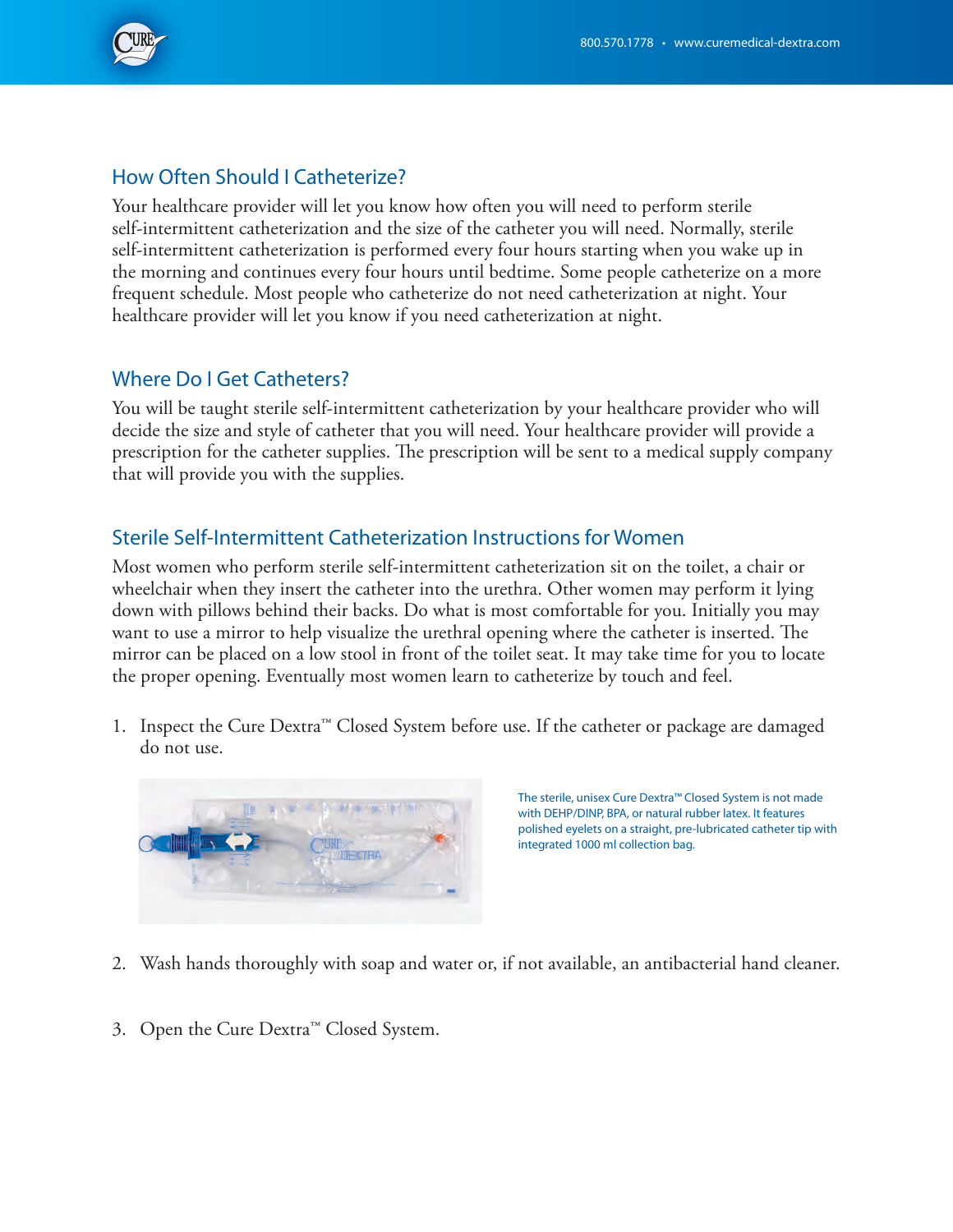

## Sterile Self-Intermittent Catheterization Instructions for Women continued

- 4. Position yourself comfortably. Arrange clothing out of the way. If sitting in a chair or wheelchair, spread your legs apart and place an underpad on the chair. If lying down, bend knees and place your heels together in a "frog-like" position.
- 5. Using the non-dominant hand, separate the labia with the thumb and forefinger, and locate the urethra.
- 6. With the dominant had, wash the urethral area with soap and water or baby wipe from front to back. Do not wash back and forth over the urethral opening. Repeat the washing two more times with two different areas of the cloth or wipe.
- 7. Remove the cap from the introducer tip. **DO NOT advance the catheter past the introducer tip yet**.
- 8. With the non-dominant hand hold the inner labia apart, use the dominant hand to insert the introducer tip into the urethra. A Support Band, on the bottom side of the collection bag, can give your dominant hand added control and stability. Secure the introducer tip in place with thumb and forefinger of the non-dominant hand.



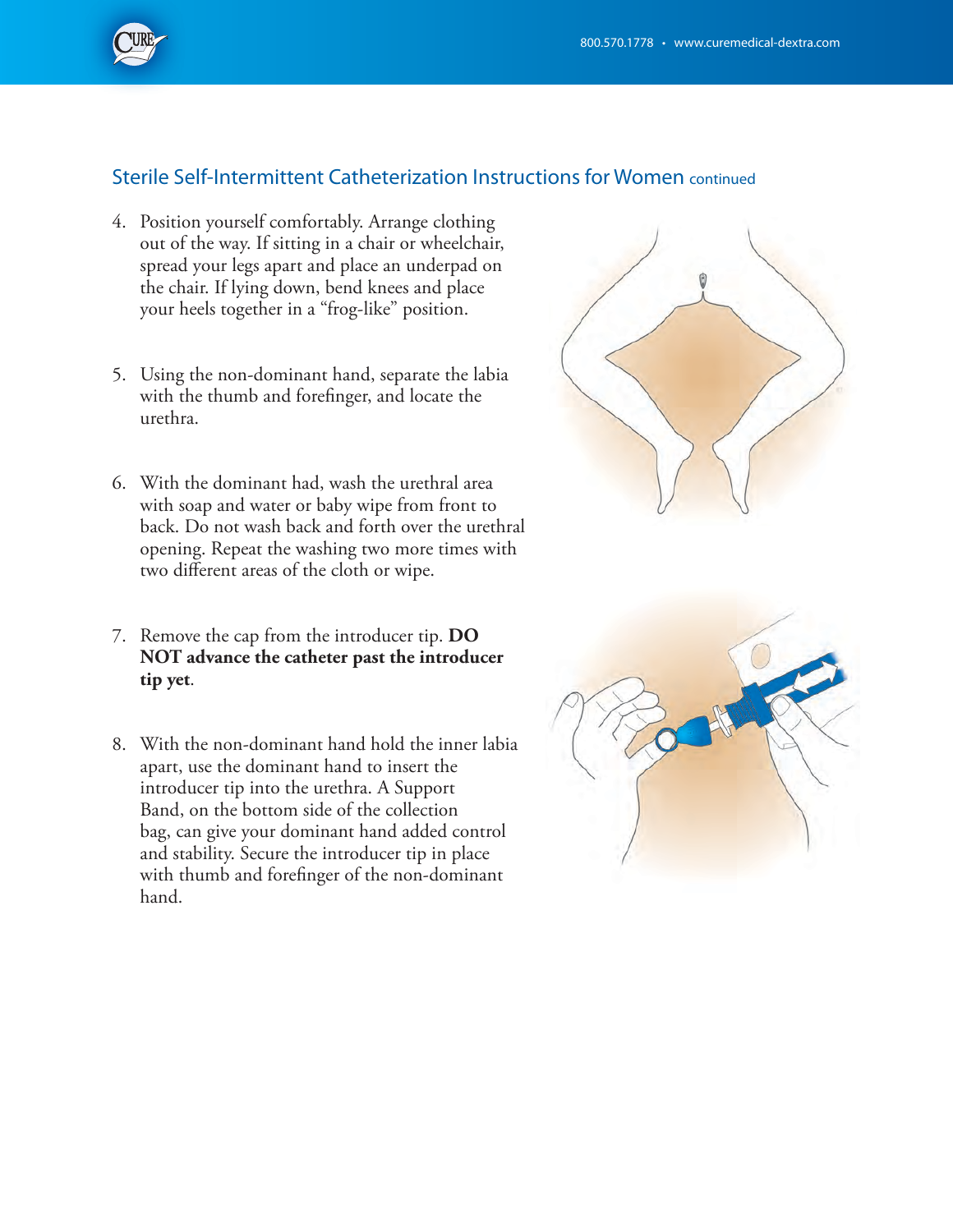

#### Sterile Self-Intermittent Catheterization Instructions for Women continued

- 9. Once you have secured the introducer tip in place, use the dominant hand to hold the Cure Dextra™. Slide the Gripper Arrow toward your body with a **full stroke** so the catheter advances through the introducer tip into the urethra. Once the slider is **fully forward**, push the Gripper Arrow **fully back**. The catheter will not retract on the back stroke. Repeat **full** forward and back motions to advance the catheter.
- 10. Using **full strokes**, gently advance the catheter two inches. **Do not pull the catheter in and out when you meet resistance**; just apply gentle but firm continuous pressure until the catheter advances into the bladder. Continue to advance the catheter through the urethra until the catheter reaches the bladder and urine begins to flow. Keep the bottom of the urine bag down to help urine flow.
- 11. When urine stops flowing, slowly withdraw the catheter. If urine starts to flow again when withdrawing the catheter, stop each time it flows and let the urine drain. Then continue to slowly withdraw the catheter until the bladder is empty, and the catheter is removed.
- 12. To empty the bag, hold it upright and put your fingers in the openings provided at the top of the bag. Pull the finger openings apart to open the drain. Pour out the urine through the opening into the toilet. Dispose of the bag properly.